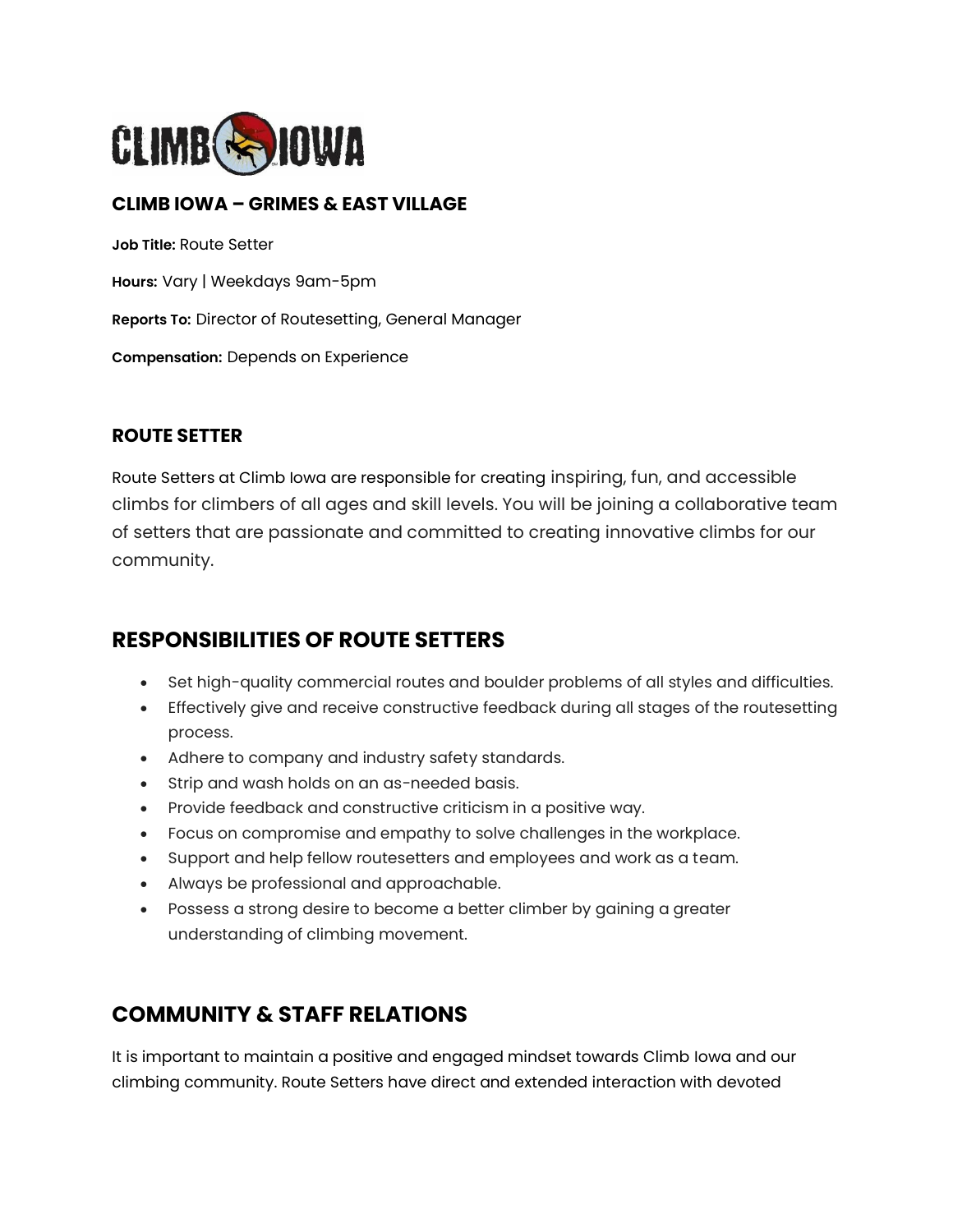members of our community. Route Setters are a representation of Climb Iowa to our community and must conduct themselves accordingly.

# **AVAILABILITY**

Scheduling and availability will vary and will be assessed as needs change. **Monday, Wednesday, and Thursday 9am-5pm availability desired. At least two of the three setting days required.** Some weekend availability for competitions.

All availabilities and time-off requests will need submitted 2-weeks in advance to adhere to and work with our scheduling needs.

# **JOB REQUIREMENTS**

- Enthusiastic attitude towards climbing and our community.
- Creative and hardworking.
- Ability to forerun V5/5.12 preferred.
- Exceptional communication skills.
- Able to work in a high energy, dynamic environment on a regular basis.
- Able to repeatedly lift, move, and carry up to 50 lbs of weight on a regular basis
- Work effectively in a dynamic team environment
- Ability to adhere to all rules and policies Climb Iowa has implemented.

# **JOB BENEFITS**

Some benefits dependent on meeting minimum availability requirements.

- A positive work community and environment to foster and grow love of climbing and its community.
- Free membership for all employees and spouses.
- Gear, merchandise, and food discounts in-store and from all our vendors.
- Free Staff Pass each month